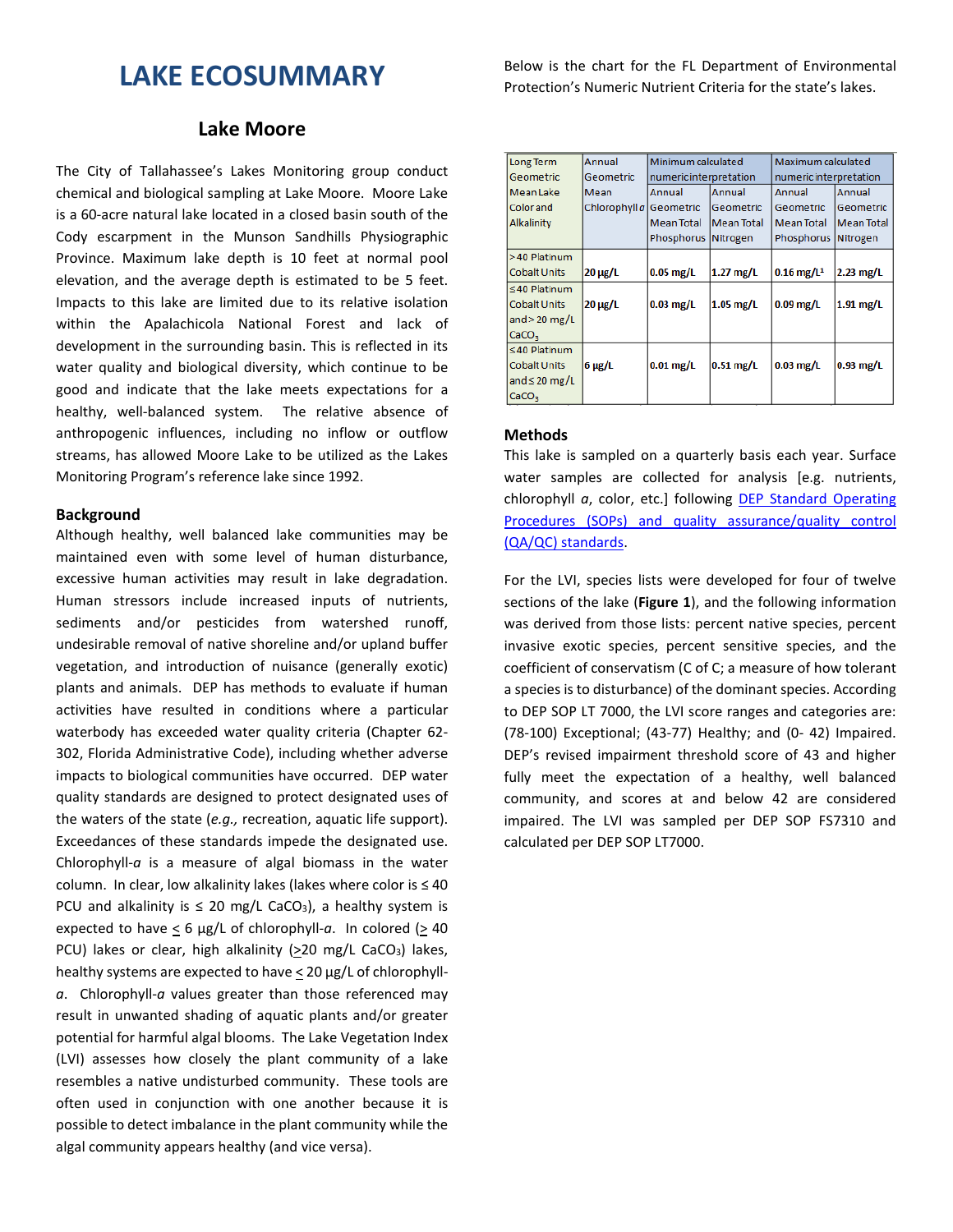**Figure 1. Map of Lake Moore.** Sampling sites are illustrated "North" and "South", on the map. Water quality samples are collected from each site along with water parameters such as Dissolved Oxygen, Conductivity, pH level, Temperature, Secchi Disk reading and depth.



## **Results**

#### *Water Quality*

The water quality samples meet the FLDEP Nutrient Criterion limits, as shown in **Table 1**. The Lakes Monitoring Program has two monitoring stations on this lake, Lake Moore "North" and "South". The geomeans for the two sampling locations are used for the overall lake assessment. Lake Moore's nutrient data is assessed against the high color (> 40 PCU) lake criteria. Although the lake oscillates, between being a high color and low color lake, DEP assesses lakes based on the long-term average color, which is >40 PCU. Based on the criteria, TN levels should be <1.05 mg/L of nitrogen, TP levels < 0.03 mg/L of phosphorus and chlorophyll levels are to be < 20 µg/L. The most recent (10-year history) of annual geomeans of data is shown in **Table 1**. These data show no indications of exceeding any of these nutrient limits. The 10-year (2011 - 2020) geomean for chlorophyll-*a,* TN and TP is 2.6 µg/L, 0.51 mg/L and 0.007 mg/L respectively.

At times TN concentrations have unexpectedly increased. This would typically raise concerns, but since the chlorophyll-*a*  concentration is well below the criterion limit, Moore's TN range increases to 2.23 mg/L. Since Lake Moore is an undisturbed waterbody with no real anthropogenic influence, the nitrogen fluctuation is best attributed to natural, biogenic sources such as organic matter decomposing from many of its aquatic macrophytes and settling within the lake bottom sediment, which produces higher organic nitrogen (total Kjeldahl nitrogen, (TKN)) content. This organic nitrogen on the lake bottom is the driving factor for where the "TN" calculation is derived.

#### **Table 1. Water quality results from Lake Moore.**

| Yearly Geomeans of FLDEP Nutrient Criterion Parameters |               |       |                |        |       |  |  |  |  |  |
|--------------------------------------------------------|---------------|-------|----------------|--------|-------|--|--|--|--|--|
| Lake Moore                                             |               |       |                |        |       |  |  |  |  |  |
| Year                                                   | Chlorophyll * | Color | Alkalinity     | $TN *$ | $TP*$ |  |  |  |  |  |
| 2011                                                   | 5             | 28    | 2              | 0.64   | 0.008 |  |  |  |  |  |
| 2012                                                   | 4             | 21    | 3              | 1.20   | 0.010 |  |  |  |  |  |
| 2013                                                   | 2             | 39    | 3              | 0.58   | 0.004 |  |  |  |  |  |
| 2014                                                   | 4             | 126   | 2              | 1.00   | 0.009 |  |  |  |  |  |
| 2015                                                   | 4             | 96    | 2              | 0.69   | 0.005 |  |  |  |  |  |
| 2016                                                   | 3             | 53    | 2              | 0.29   | 0.010 |  |  |  |  |  |
| 2017                                                   | 1             | 27    | 2              | 0.33   | 0.010 |  |  |  |  |  |
| 2018*                                                  | 2             | 16    | $\overline{2}$ | 0.25   | 0.005 |  |  |  |  |  |
| 2019                                                   | 1             | 24    | $\mathcal{P}$  | 0.33   | 0.010 |  |  |  |  |  |
| 2020                                                   | 3             | 17    | $\overline{2}$ | 0.45   | 0.010 |  |  |  |  |  |

\*DEP's Numeric Nutrient Criteria (NNC data is based on annual geometric means calculated on minimum of 4 samples, however in 2018 the forest was closed in the summer due to forest a fire, therefore 3 quarterly samples were collected.

#### *Lake Vegetation Index*

*\*The 2020 Lake Vegetation Survey was not performed due to low water levels during year 2020 and Covid-19 virus scheduling complications. (The 2019 LVI data is kept here in this summary to show typical aquatic macrophyte conditions within Lake Moore.)*

The 2019 LVI score for this lake was 92 out of a possible 100 points, corresponding with an "Exceptional" designation. **Table 2** contains the species list and occurrence information for this sampling event. No invasive exotic plant species were observed in the lake. Again, anthropogenic impacts are limited due to its remote location in the Apalachicola National Forest. Occasional fisherman will use the lake and remote camp sites have been observed but in general the lake is undisturbed.